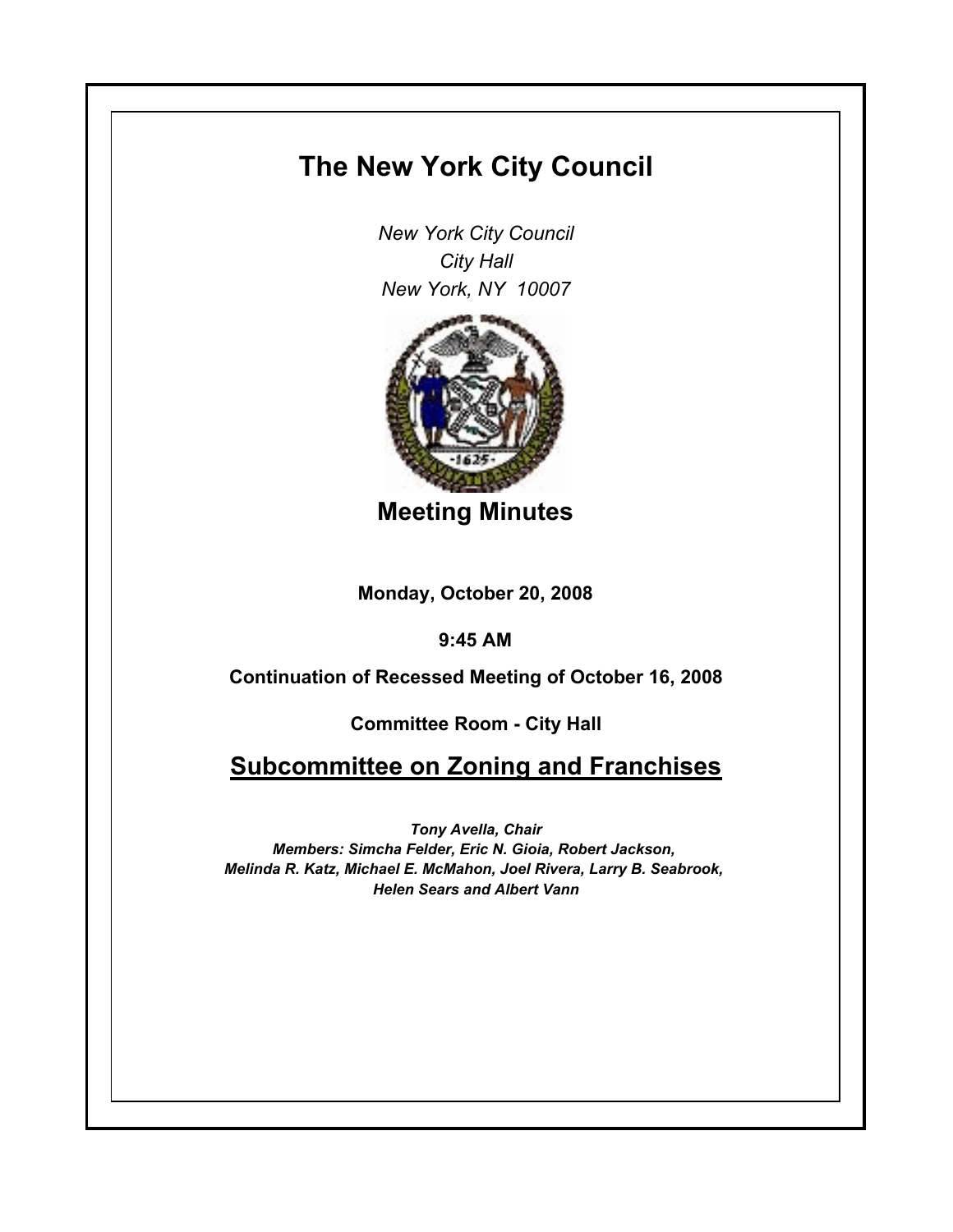| Continuation of Recessed Meeting of October 16, 2008 |                                                                                                                                                                                                                                                                                   |  |
|------------------------------------------------------|-----------------------------------------------------------------------------------------------------------------------------------------------------------------------------------------------------------------------------------------------------------------------------------|--|
| Roll Call                                            |                                                                                                                                                                                                                                                                                   |  |
|                                                      | Present, Avella, Felder, Jackson, Katz, McMahon, Rivera, Seabrook, Sears and Vann                                                                                                                                                                                                 |  |
| Absent, Gioia                                        |                                                                                                                                                                                                                                                                                   |  |
| LU 0917-2008                                         | Application no. C 080362 ZMQ submitted by the New York<br><b>Economic Development Corporation pursuant to Sections 197-c</b><br>and 201 of the New York City Charter, for an amendment to the<br>Zoning Map, Section No. 8d.                                                      |  |
| <u> Attachments:</u>                                 | Hearing Testimony - Zoning 10/16/08, Hearing Transcript - Zoning 10/16/08,<br>Hearing Transcript - Zoning 10/20/08, Hearing Transcript - Zoning 10/24/08,<br>Hearing Testimony - Zoning 10/24/08, Hearing Transcript - Zoning 11/13/08,<br>Hearing Transcript - Land Use 11/13/08 |  |
|                                                      | This Land Use Application was Hearing on P-C Item by Comm                                                                                                                                                                                                                         |  |
| Attachments:                                         | Hearing Testimony - Zoning 10/16/08, Hearing Transcript - Zoning 10/16/08,<br>Hearing Transcript - Zoning 10/20/08, Hearing Transcript - Zoning 10/24/08,<br>Hearing Testimony - Zoning 10/24/08, Hearing Transcript - Zoning 11/13/08,<br>Hearing Transcript - Land Use 11/13/08 |  |
|                                                      | This Land Use Application was P-C Item Laid Over by Comm                                                                                                                                                                                                                          |  |
| LU 0880-2008                                         | Application no. N 080425 ZRQ submitted by the Department of City<br>Planning pursuant to Section 201 of the New York City Charter, for<br>amendment of the Zoning Resolution of the City of New York                                                                              |  |
|                                                      | relating to Article I, Chapters 1, 2, 3, 4, 5 and Article X, Chapter 8 to                                                                                                                                                                                                         |  |
|                                                      | establish the Special St. George District.                                                                                                                                                                                                                                        |  |
| <u> Attachments:</u>                                 | Hearing Testimony - Zoning 10/02/08, Hearing Transcript - Zoning 10/2/08,<br>Hearing Transcript - Zoning 10/6/08, Hearing Transcript - Zoning 10/16/08,<br>Hearing Testimony - Zoning 10/16/08, Hearing Transcript - Zoning 10/20/08,<br>Hearing Transcript - Land Use 10/20/08   |  |
|                                                      | This Land Use Application was Hearing Held by Committee                                                                                                                                                                                                                           |  |
| Attachments:                                         | Hearing Testimony - Zoning 10/02/08, Hearing Transcript - Zoning 10/2/08,<br>Hearing Transcript - Zoning 10/6/08, Hearing Transcript - Zoning 10/16/08,<br>Hearing Testimony - Zoning 10/16/08, Hearing Transcript - Zoning 10/20/08,<br>Hearing Transcript - Land Use 10/20/08   |  |
| approved by Roll Call.                               | A motion was made that this Land Use Application be Approved by Subcommittee                                                                                                                                                                                                      |  |
| Affirmative, 9-                                      | Avella, Felder, Jackson, Katz, McMahon, Rivera, Seabrook, Sears and<br>Vann                                                                                                                                                                                                       |  |
| Absent,<br>$1 -$                                     | Gioia                                                                                                                                                                                                                                                                             |  |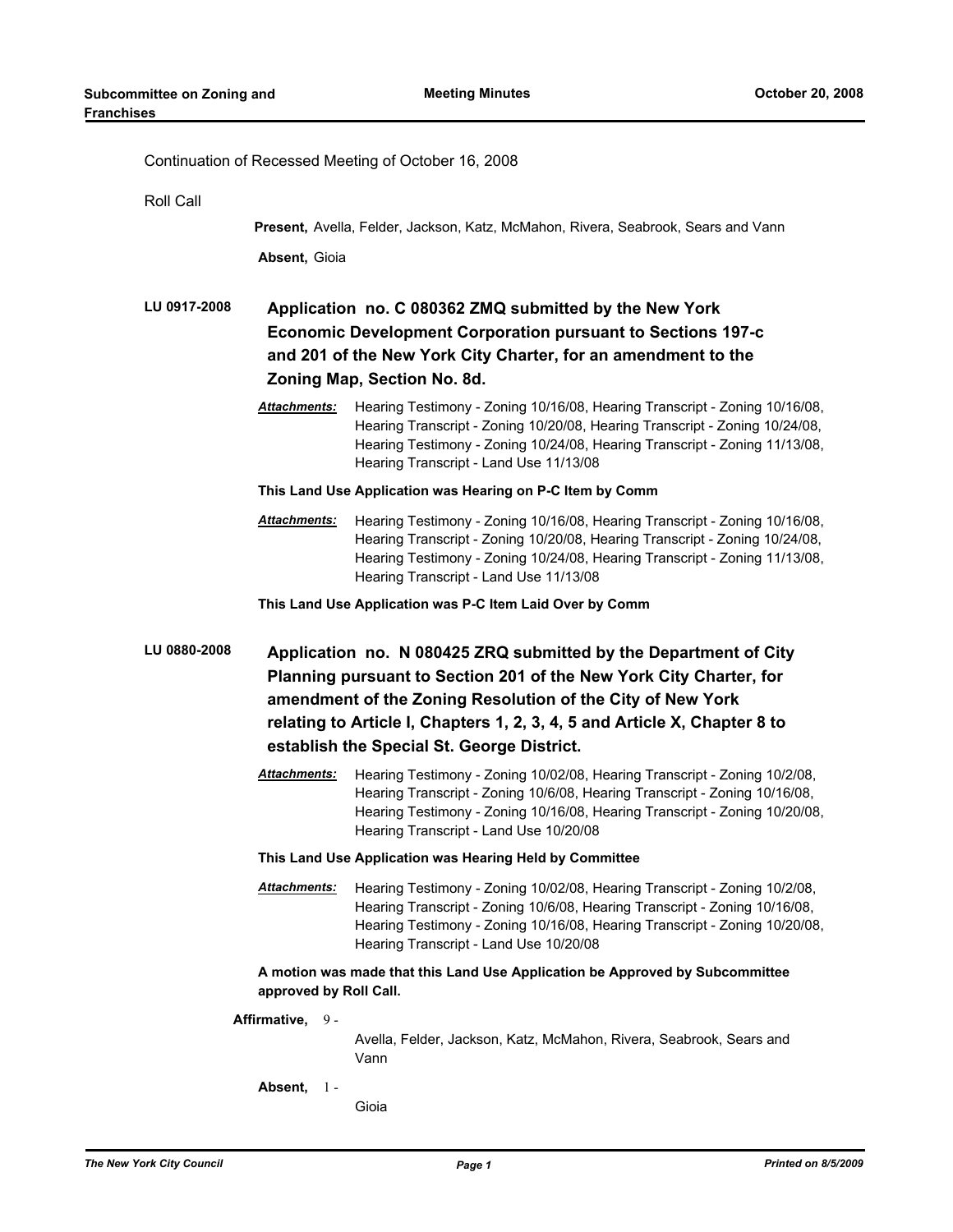| LU 0881-2008 |                        | Application no. C 080426 ZMR submitted by the Department of City<br>Planning pursuant to Sections 197-c and 201 of the New York City<br>Charter for an amendment of the Zoning Map, Section No. 21c.                                                                                                                                                                                                                                                                                                                                                 |
|--------------|------------------------|------------------------------------------------------------------------------------------------------------------------------------------------------------------------------------------------------------------------------------------------------------------------------------------------------------------------------------------------------------------------------------------------------------------------------------------------------------------------------------------------------------------------------------------------------|
|              | Attachments:           | Hearing Transcript - Zoning 10/2/08, Hearing Testimony - Zoning 10/2/08,<br>Hearing Transcript - Zoning 10/6/08, Hearing Testimony - Zoning 10/16/08,<br>Hearing Transcript - Zoning 10/16/08, Hearing Transcript - Zoning 10/20/08,<br>Hearing Transcript - Land Use 10/20/08                                                                                                                                                                                                                                                                       |
|              |                        | This Land Use Application was Hearing Held by Committee                                                                                                                                                                                                                                                                                                                                                                                                                                                                                              |
|              | Attachments:           | Hearing Transcript - Zoning 10/2/08, Hearing Testimony - Zoning 10/2/08,<br>Hearing Transcript - Zoning 10/6/08, Hearing Testimony - Zoning 10/16/08,<br>Hearing Transcript - Zoning 10/16/08, Hearing Transcript - Zoning 10/20/08,<br>Hearing Transcript - Land Use 10/20/08                                                                                                                                                                                                                                                                       |
|              | approved by Roll Call. | A motion was made that this Land Use Application be Approved by Subcommittee                                                                                                                                                                                                                                                                                                                                                                                                                                                                         |
|              | Affirmative, 9-        |                                                                                                                                                                                                                                                                                                                                                                                                                                                                                                                                                      |
|              |                        | Avella, Felder, Jackson, Katz, McMahon, Rivera, Seabrook, Sears and<br>Vann                                                                                                                                                                                                                                                                                                                                                                                                                                                                          |
|              | Absent,<br>$1 -$       |                                                                                                                                                                                                                                                                                                                                                                                                                                                                                                                                                      |
|              |                        | Gioia                                                                                                                                                                                                                                                                                                                                                                                                                                                                                                                                                |
| LU 0904-2008 |                        | Application no. C 070261 ZSM submitted by AG West 22nd Street<br>Realty, LLC pursuant to Sections 197-c and 201 of the New York<br>City Charter for the grant of a special permit pursuant to Sections<br>13-562 and 74-52 of the Zoning Resolution to allow an attended<br>public parking garage with a maximum capacity of 137 spaces<br>located at 133-145 West 22nd Street (Block 798, Lots 19, 21, 23, 24<br>and 25). This application is subject to review and action by the<br>Land Use Committee only if appealed to the Council pursuant to |
|              |                        | §197-d (b)(2) of the Charter or called up by vote of the Council<br>pursuant to §197-d (b)(3) of the Charter.                                                                                                                                                                                                                                                                                                                                                                                                                                        |
|              | Attachments:           | Hearing Testimony - Zoning 10/16/08, Hearing Transcript - Zoning 10/16/08,<br>Hearing Transcript - Zoning 10/20/08, Hearing Transcript - Land Use<br>10/20/08                                                                                                                                                                                                                                                                                                                                                                                        |
|              |                        | This Land Use Application was Hearing Held by Committee                                                                                                                                                                                                                                                                                                                                                                                                                                                                                              |
|              | Attachments:           | Hearing Testimony - Zoning 10/16/08, Hearing Transcript - Zoning 10/16/08,<br>Hearing Transcript - Zoning 10/20/08, Hearing Transcript - Land Use<br>10/20/08                                                                                                                                                                                                                                                                                                                                                                                        |
|              | approved by Roll Call. | A motion was made that this Land Use Application be Approved by Subcommittee                                                                                                                                                                                                                                                                                                                                                                                                                                                                         |
|              | Affirmative, 9-        |                                                                                                                                                                                                                                                                                                                                                                                                                                                                                                                                                      |
|              |                        | Avella, Felder, Jackson, Katz, McMahon, Rivera, Seabrook, Sears and<br>Vann                                                                                                                                                                                                                                                                                                                                                                                                                                                                          |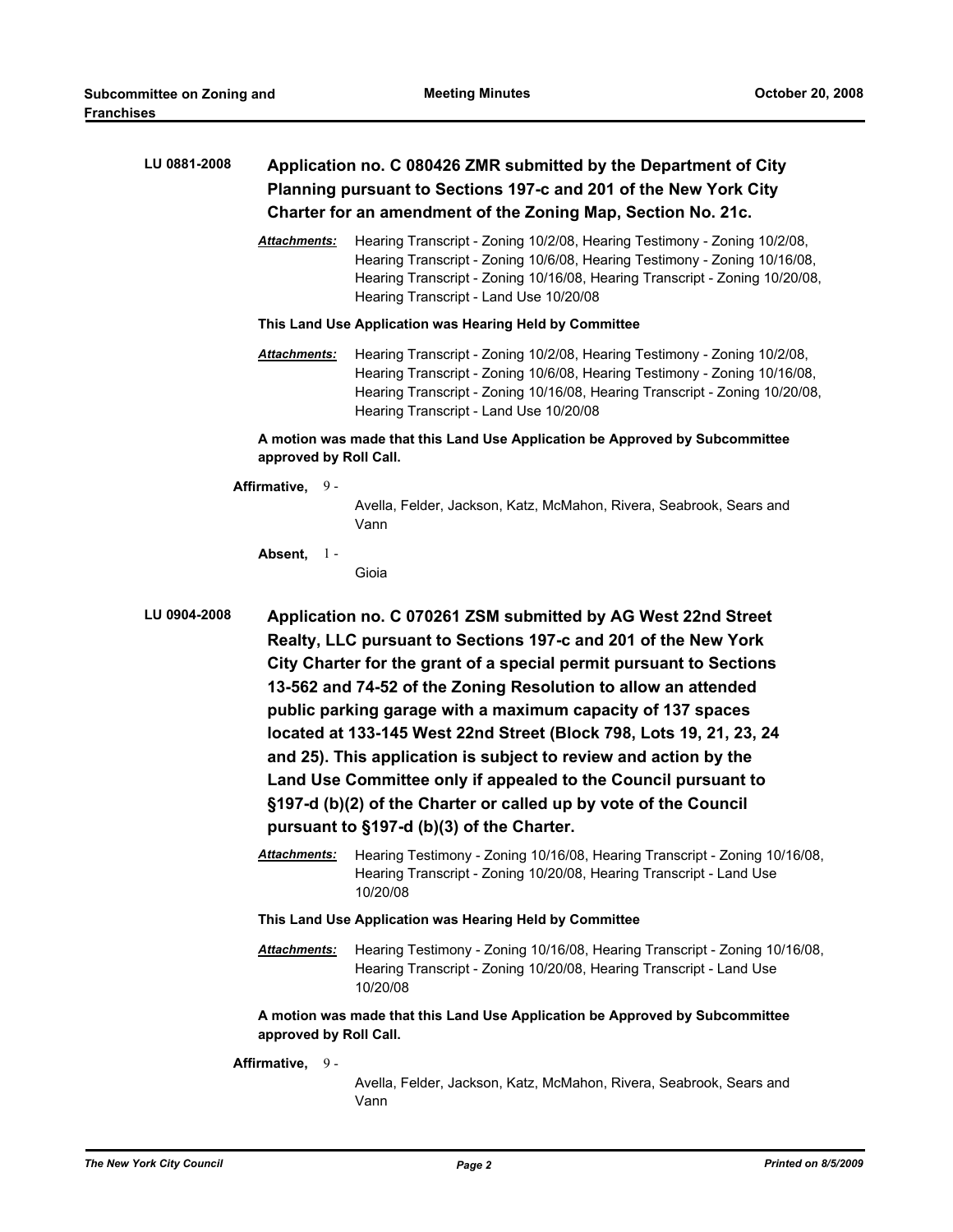|              | Absent, $1 -$          | Gioia                                                                                                                                                                                                                                                                                                                                            |
|--------------|------------------------|--------------------------------------------------------------------------------------------------------------------------------------------------------------------------------------------------------------------------------------------------------------------------------------------------------------------------------------------------|
| LU 0905-2008 | <b>Use District.</b>   | Application no. N 080297 ZRM submitted by the Department of City<br>Planning pursuant to Section 201 of the New York City Charter, for<br>amendment of the Zoning Resolution of the City of New York,<br>concerning Section 111-104 relating to the Special Tribeca Mixed                                                                        |
|              | Attachments:           | Hearing Testimony - Zoning 10/16/08, Hearing Transcript - Zoning 10/16/08,<br>Hearing Transcript - Zoning 10/20/08, Hearing Transcript - Land Use<br>10/20/08                                                                                                                                                                                    |
|              |                        | This Land Use Application was Hearing Held by Committee                                                                                                                                                                                                                                                                                          |
|              | <b>Attachments:</b>    | Hearing Testimony - Zoning 10/16/08, Hearing Transcript - Zoning 10/16/08,<br>Hearing Transcript - Zoning 10/20/08, Hearing Transcript - Land Use<br>10/20/08                                                                                                                                                                                    |
|              | approved by Roll Call. | A motion was made that this Land Use Application be Approved by Subcommittee                                                                                                                                                                                                                                                                     |
|              | Affirmative, 9-        | Avella, Felder, Jackson, Katz, McMahon, Rivera, Seabrook, Sears and<br>Vann                                                                                                                                                                                                                                                                      |
|              | Absent, $1 -$          | Gioia                                                                                                                                                                                                                                                                                                                                            |
| LU 0906-2008 | related regulations.   | Application no. N 080363 ZRQ submitted by the Department of City<br>Planning pursuant to Section 201 of the New York City Charter, for<br>amendment to the Zoning Resolution of the City of New York<br>concerning the addition Article XII, Chapter 5, (Special Southern<br>Hunters Point District), to establish a special district and modify |
|              | <b>Attachments:</b>    | Hearing Testimony - Zoning 10/16/08, Hearing Transcript - Zoning 10/16/08,<br>Hearing Transcript - Zoning 10/20/08, Hearing Transcript - Zoning 10/24/08,<br>Hearing Testimony - Zoning 10/24/08, Hearing Transcript - Zoning 11/13/08,<br>Hearing Transcript - Land Use 11/13/08                                                                |
|              |                        | This Land Use Application was Hearing Held by Committee                                                                                                                                                                                                                                                                                          |
|              | <b>Attachments:</b>    | Hearing Testimony - Zoning 10/16/08, Hearing Transcript - Zoning 10/16/08,<br>Hearing Transcript - Zoning 10/20/08, Hearing Transcript - Zoning 10/24/08,<br>Hearing Testimony - Zoning 10/24/08, Hearing Transcript - Zoning 11/13/08,<br>Hearing Transcript - Land Use 11/13/08                                                                |
|              |                        | This Land Use Application was Laid Over by Subcommittee                                                                                                                                                                                                                                                                                          |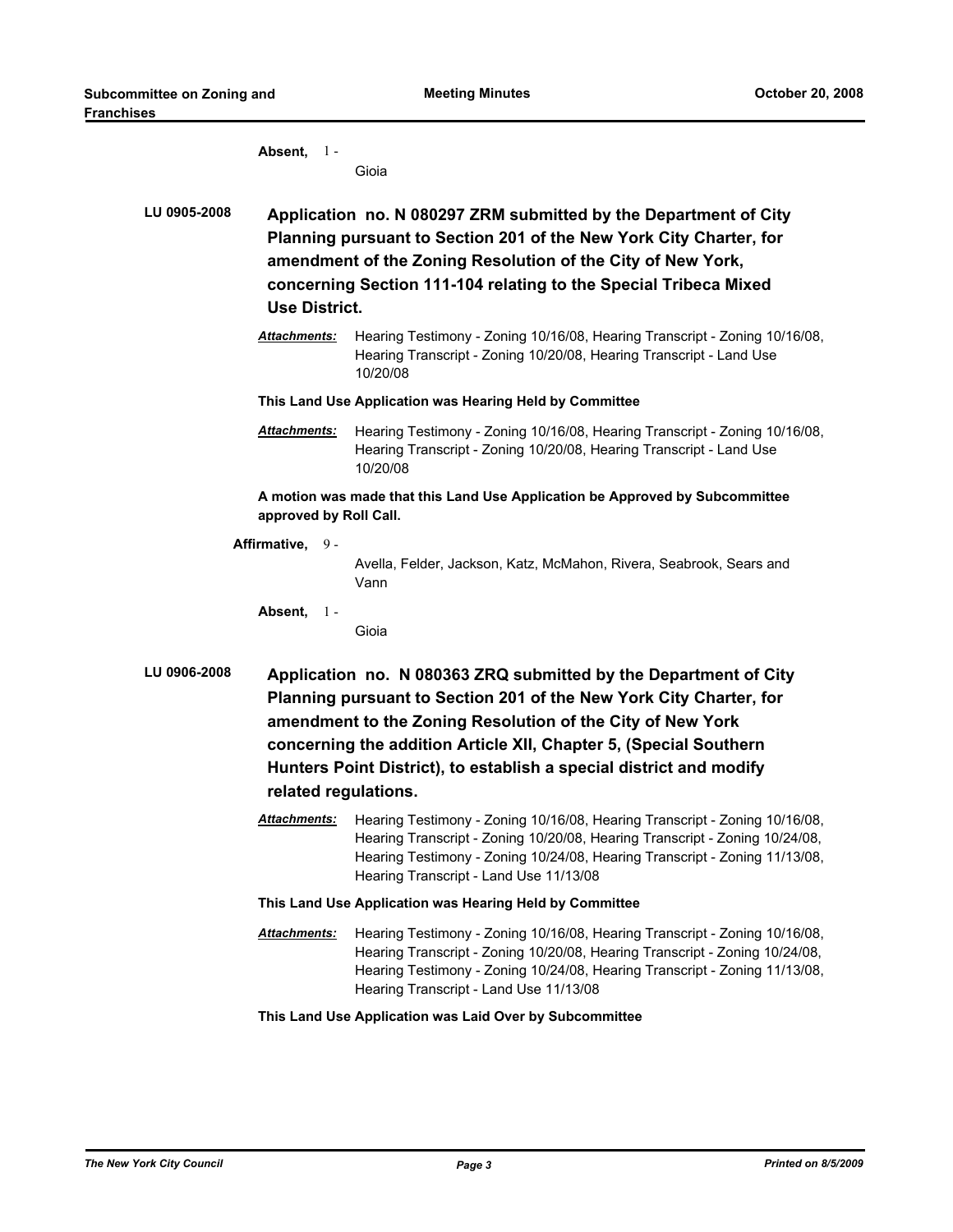| LU 0907-2008 |              | Application no. C 080364 PPQ, pursuant to §197-c of the New York<br>City Charter, for the acquisition of property located at 2nd Street<br>(Block1, Lots 1 and 10; Block 5, lot 1; Block 6, Lots 1,2 and 14); the<br>bed of 54th Avenue between 2nd Street and the East River; and the<br>bed of 55th Avenue between 2nd Street and the East River.                                                        |
|--------------|--------------|------------------------------------------------------------------------------------------------------------------------------------------------------------------------------------------------------------------------------------------------------------------------------------------------------------------------------------------------------------------------------------------------------------|
|              | Attachments: | Hearing Testimony - Zoning 10/16/08, Hearing Transcript - Zoning 10/16/08,<br>Hearing Transcript - Zoning 10/20/08, Hearing Transcript - Zoning 10/24/08,<br>Hearing Testimony - Zoning 10/24/08, Hearing Transcript - Zoning 11/13/08,<br>Hearing Transcript - Land Use 11/13/08                                                                                                                          |
|              |              | This Land Use Application was Hearing Held by Committee                                                                                                                                                                                                                                                                                                                                                    |
|              | Attachments: | Hearing Testimony - Zoning 10/16/08, Hearing Transcript - Zoning 10/16/08,<br>Hearing Transcript - Zoning 10/20/08, Hearing Transcript - Zoning 10/24/08,<br>Hearing Testimony - Zoning 10/24/08, Hearing Transcript - Zoning 11/13/08,<br>Hearing Transcript - Land Use 11/13/08                                                                                                                          |
|              |              | This Land Use Application was Laid Over by Subcommittee                                                                                                                                                                                                                                                                                                                                                    |
| LU 0908-2008 |              | Application no. C 080365 HAQ, an Urban Development Action Area<br>Designation and Project known as Hunter's Point South and the<br>disposition of city owned property, Community Board 2, Borough<br>of Queens, Council District no. 26. This matter is subject to Council<br>Review and action pursuant to §197-c and §197-d of the New York<br>City Charter and Article 16 of the General Municipal Law. |
|              | Attachments: | Hearing Testimony - Zoning 10/16/08, Hearing Transcript - Zoning 10/16/08,<br>Hearing Transcript - Zoning 10/20/08, Hearing Transcript - Zoning 10/24/08,<br>Hearing Testimony - Zoning 10/24/08, Hearing Transcript - Zoning 11/13/08,<br>Hearing Transcript - Land Use 11/13/08                                                                                                                          |
|              |              | This Land Use Application was Hearing Held by Committee                                                                                                                                                                                                                                                                                                                                                    |
|              | Attachments: | Hearing Testimony - Zoning 10/16/08, Hearing Transcript - Zoning 10/16/08,<br>Hearing Transcript - Zoning 10/20/08, Hearing Transcript - Zoning 10/24/08,<br>Hearing Testimony - Zoning 10/24/08, Hearing Transcript - Zoning 11/13/08,<br>Hearing Transcript - Land Use 11/13/08                                                                                                                          |
|              |              | This Land Use Application was Laid Over by Subcommittee                                                                                                                                                                                                                                                                                                                                                    |
| LU 0909-2008 | Attachments: | Application no. C 080276 MMQ submitted by the New York City<br>Economic Development Corporation, pursuant to §197-c and 199 of<br>the New York City Charter and Section 5-430 of the Administrative<br>Code an amendment of the City Map, Community Board 2,<br>Borough of Queens, Council District 26.<br>Hearing Testimony - Zoning 10/16/08, Hearing Transcript - Zoning 10/16/08,                      |
|              |              | Hearing Transcript - Zoning 10/20/08, Hearing Transcript - Zoning 10/24/08,<br>Hearing Testimony - Zoning 10/24/08, Hearing Transcript - Zoning 11/13/08,<br>Hearing Transcript - Land Use 11/13/08                                                                                                                                                                                                        |

**This Land Use Application was Hearing Held by Committee**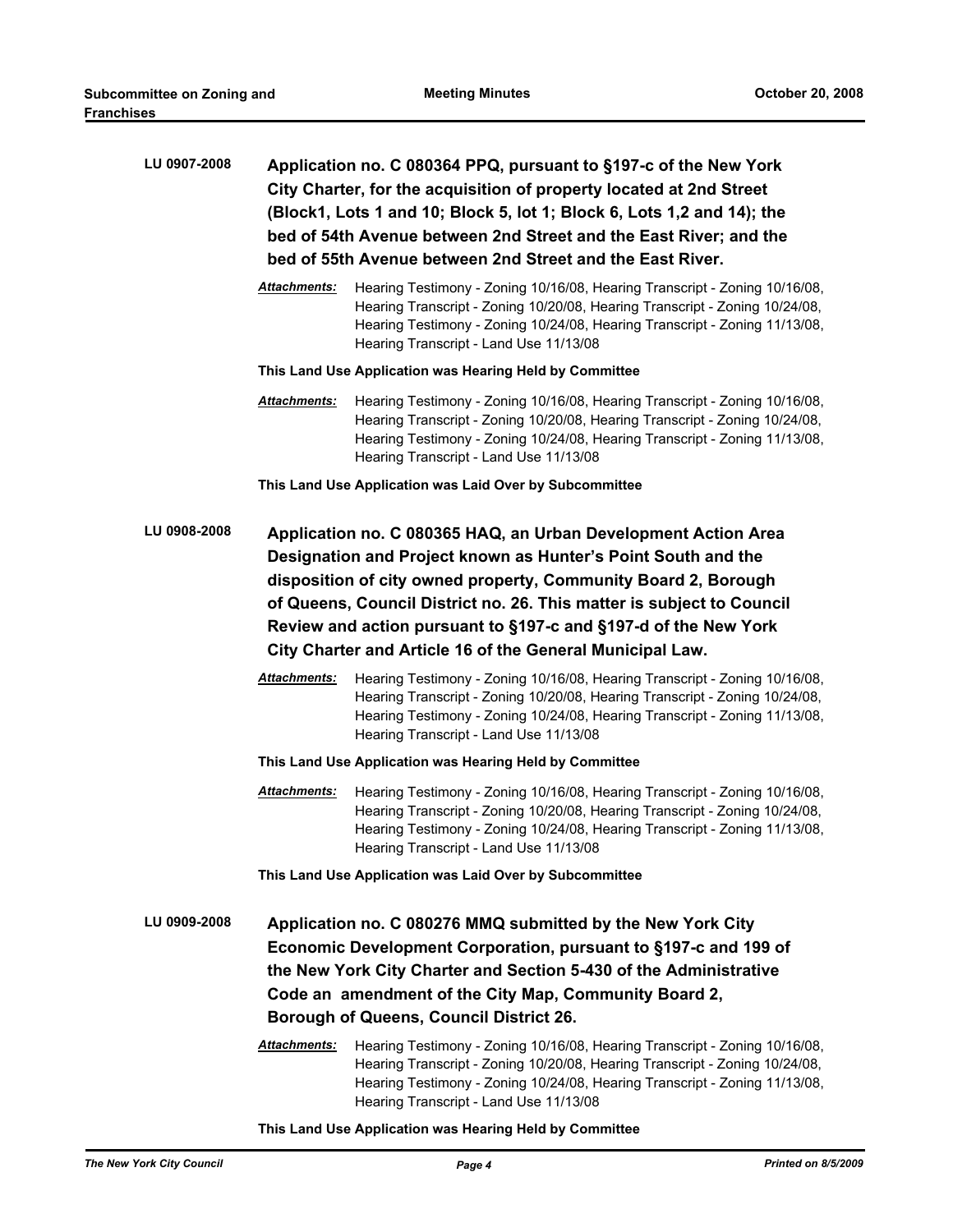|              | <u> Attachments:</u>   | Hearing Testimony - Zoning 10/16/08, Hearing Transcript - Zoning 10/16/08,<br>Hearing Transcript - Zoning 10/20/08, Hearing Transcript - Zoning 10/24/08,<br>Hearing Testimony - Zoning 10/24/08, Hearing Transcript - Zoning 11/13/08,<br>Hearing Transcript - Land Use 11/13/08                                                                                                                                                                                                                                                         |
|--------------|------------------------|-------------------------------------------------------------------------------------------------------------------------------------------------------------------------------------------------------------------------------------------------------------------------------------------------------------------------------------------------------------------------------------------------------------------------------------------------------------------------------------------------------------------------------------------|
|              |                        | This Land Use Application was Laid Over by Subcommittee                                                                                                                                                                                                                                                                                                                                                                                                                                                                                   |
| LU 0911-2008 |                        | Application no. 20095159 TCQ, pursuant to §20-226 of the<br>Administrative Code of the City of New York, concerning the<br>petition of Delano Café Corp, to establish, maintain and operate an<br>unenclosed sidewalk café at 29-02A Francis Lewis Boulevard,<br>Borough of Queens, Council District no. 19.                                                                                                                                                                                                                              |
|              | <b>Attachments:</b>    | Hearing Transcript - Zoning 10/20/08, Hearing Transcript - Land Use<br>10/20/08                                                                                                                                                                                                                                                                                                                                                                                                                                                           |
|              |                        | This Land Use Application was Hearing Held by Committee                                                                                                                                                                                                                                                                                                                                                                                                                                                                                   |
|              | <b>Attachments:</b>    | Hearing Transcript - Zoning 10/20/08, Hearing Transcript - Land Use<br>10/20/08                                                                                                                                                                                                                                                                                                                                                                                                                                                           |
|              |                        | A motion was made that this Land Use Application be Disapproved by<br>Subcommittee approved by Roll Call.                                                                                                                                                                                                                                                                                                                                                                                                                                 |
|              | Affirmative, 7-        |                                                                                                                                                                                                                                                                                                                                                                                                                                                                                                                                           |
|              |                        | Avella, Felder, Jackson, Katz, McMahon, Rivera and Seabrook                                                                                                                                                                                                                                                                                                                                                                                                                                                                               |
|              | Negative, 1-           | Sears                                                                                                                                                                                                                                                                                                                                                                                                                                                                                                                                     |
|              | Absent,<br>$1 -$       | Gioia                                                                                                                                                                                                                                                                                                                                                                                                                                                                                                                                     |
| LU 0912-2008 |                        | Application no. 20095043 TCQ, pursuant to §20-226 of the<br>Administrative Code of the City of New York, concerning the<br>petition of Cherry Café and Restaurant, Inc., to establish, maintain<br>and operate an unenclosed sidewalk café at 34-02 Broadway,<br>Borough of Queens, Council District no. 22. This application is<br>subject to review and action by the Land Use Committee only if<br>called-up by vote of the Council pursuant to Rule 11.20b of the<br>Council and §20-226(g) of the New York City Administrative Code. |
|              | <u> Attachments:</u>   | Hearing Testimony - Zoning 10/16/08, Hearing Transcript - Zoning 10/16/08,<br>Hearing Transcript - Zoning 10/20/08, Hearing Transcript - Land Use<br>10/20/08                                                                                                                                                                                                                                                                                                                                                                             |
|              |                        | This Land Use Application was Hearing Held by Committee                                                                                                                                                                                                                                                                                                                                                                                                                                                                                   |
|              | Attachments:           | Hearing Testimony - Zoning 10/16/08, Hearing Transcript - Zoning 10/16/08,<br>Hearing Transcript - Zoning 10/20/08, Hearing Transcript - Land Use<br>10/20/08                                                                                                                                                                                                                                                                                                                                                                             |
|              | approved by Roll Call. | A motion was made that this Land Use Application be Approved by Subcommittee                                                                                                                                                                                                                                                                                                                                                                                                                                                              |